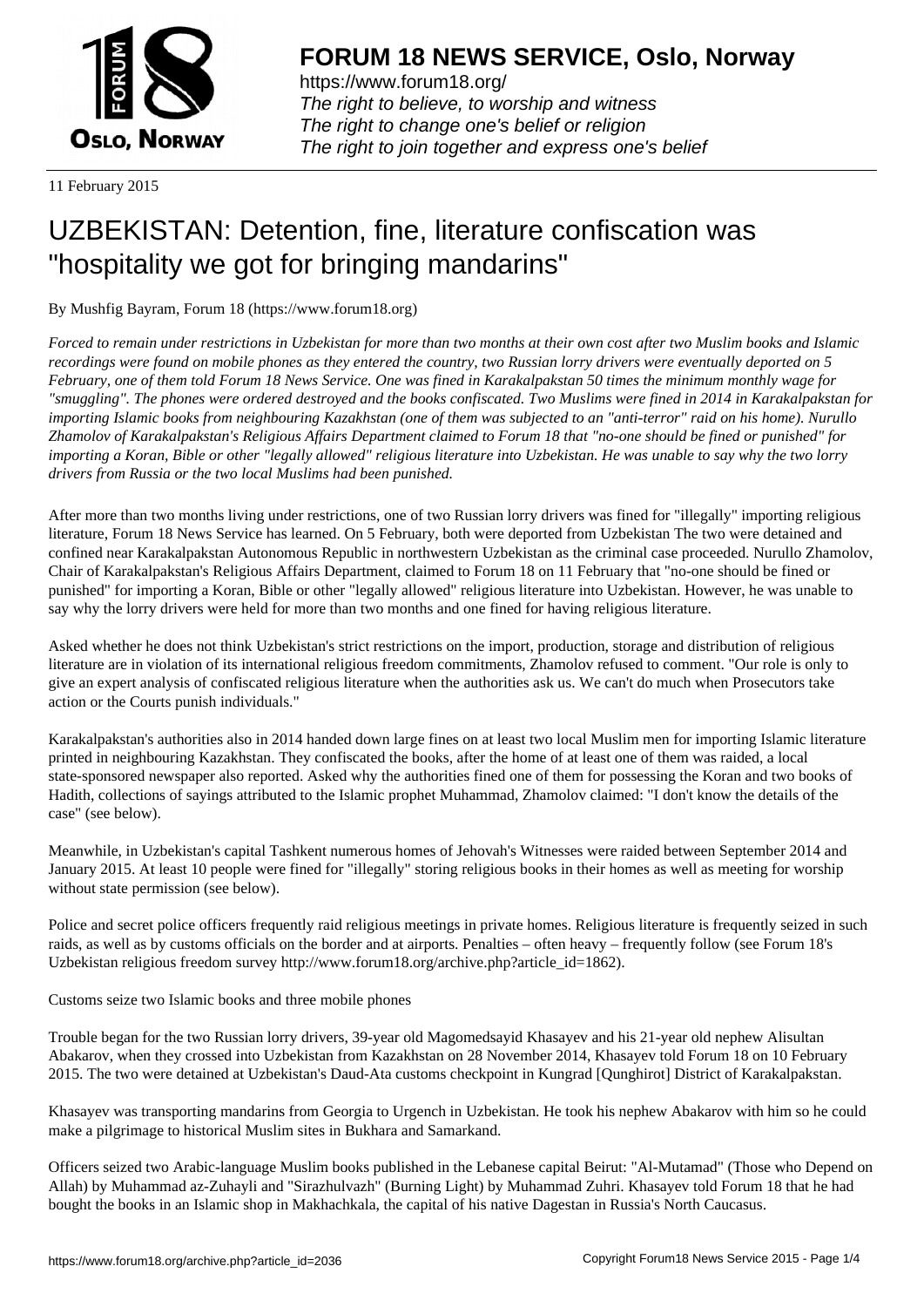"When the customs officers asked if we had any religious books or materials with us, I immediately handed over my two Islamic books, which I took with me to read during the journey," Khasayev explained to Forum 18. "But when I handed over my books, they also wanted to see our mobile phones, and found Islamic songs and sermons on them."

The officials then told Khasayev and Abakarov that they "illegally smuggled religious materials into Uzbekistan," which also is indicated in the subsequent Court decision. However, Khasayev explained that his nephew Abakarov had not mentioned the songs and sermons on his phones in the customs declaration "because he did not know Uzbekistan's Laws".

According to the court decision (seen by Forum 18) Kuat Saparbekov, Customs Officer at the Daut-Ata border crossing point confiscated the two Islamic books and three mobile phones from Khasayev and Abakarov. They opened a preliminary customs investigation against the two under Criminal Code Article 246, Part 1, which punishes "smuggling".

## Police drop charges against one

On 29 November 2014, the day after the detained the two men, customs officials handed the criminal case to Nukus police. They ordered the two men not to leave Uzbekistan while the investigation proceeded. They said the case would be brought before the court after the "expert analysis" of the confiscated religious materials, which were sent to the government's Religious Affairs Committee in the capital Tashkent.

"At first one Investigator was leading the cases, and he questioned me as well as my nephew," Khasayev told Forum 18. "But then Investigator Major Adilbek Utegenov, to whom the cases were handed, cancelled my case, and told me that I had not violated anything as I turned in the books immediately at the border." However, the criminal case against Abakarov proceeded for allegedly smuggling religious materials into Uzbekistan on his mobile phones. The trial was held in Nukus, Karakalpakstan's capital.

## Fined and freed after 67 days

On 26 January 2015, Judge Sultan Atamuratov of Nukus City Criminal Court found Abakarov guilty under Criminal Code Article 246, Part 1 and Article 57. The Judge fined him 50 times the minimum monthly wage or 5,381,750 Soms (16,000 Norwegian Kroner, 1,900 Euros or 2,000 US Dollars at the inflated official exchange rate).

Punishments under Article 246, Part 1 (smuggling) range between five and seven years' imprisonment for, among others, smuggling religious materials propagating "religious extremism". However, according to Article 57 (imposition of a more lenient penalty) imposition of a penalty below the minimum specified in a particular Article is possible in special circumstances.

In deciding to fine Abakarov instead of imprisoning him, Judge Atamuratov took into consideration the positive letters sent on his behalf by officials and Dagestan's chief mufti, the fact that he is a fifth-year student of Dagestan State University, and that he was not previously convicted of a crime, the court decision noted.

The court decision makes no reference to the advocacy on the two men's behalf by the Russian human rights group Memorial (which lobbied Russia's Foreign Ministry and the Russian Consulate in Uzbekistan) and coverage by the North Caucasus news website Kavpolit and Radio Free Europe.

The Court decision also notes that Khasayev did "not mention in the customs declaration about the religious books." Though Judge Atamuratov's decision indicates that the Religious Affairs Committee's "expert analysis" claimed the materials found on Abakarov's phones propagate "extremism and the ideas of jihad", it does not specify what the "expert analysis" of the books said.

Judge Atamuratov ordered the destruction of the mobile phones and the transfer of the books to the government's Religious Affairs Committee in Tashkent.

The uncle and nephew were freed from their restrictions – after 67 days - only after Abakarov paid the fine on 30 January, the day he received the verdict, Khasayev told Forum 18. Nukus Police returned the two men's passports on 4 February, and they left Uzbekistan on the night between 4 and 5 February.

Major Utegenov insisted to Forum 18 on 11 February that Khasayev and Abakarov were "not under arrest" as the criminal case proceeded. Asked why charges had not been dropped against Abakarov as they had been against Khasayev, he responded: "I cannot answer such questions over the phone." Forum 18 asked why Abakarov - who was not familiar with Uzbek legal restrictions on religious materials - was punished, and whether he could not have been warned for the first time. Utegenov repeated his previous answer and asked Forum 18 to send questions in writing.

Nukus City Court officials (who did not give their names) both from the Chancellery's office and reception of the Court's Chairman on 11 February refused to comment on the case or put Forum 18 through to Judge Atamuratov or any other officials.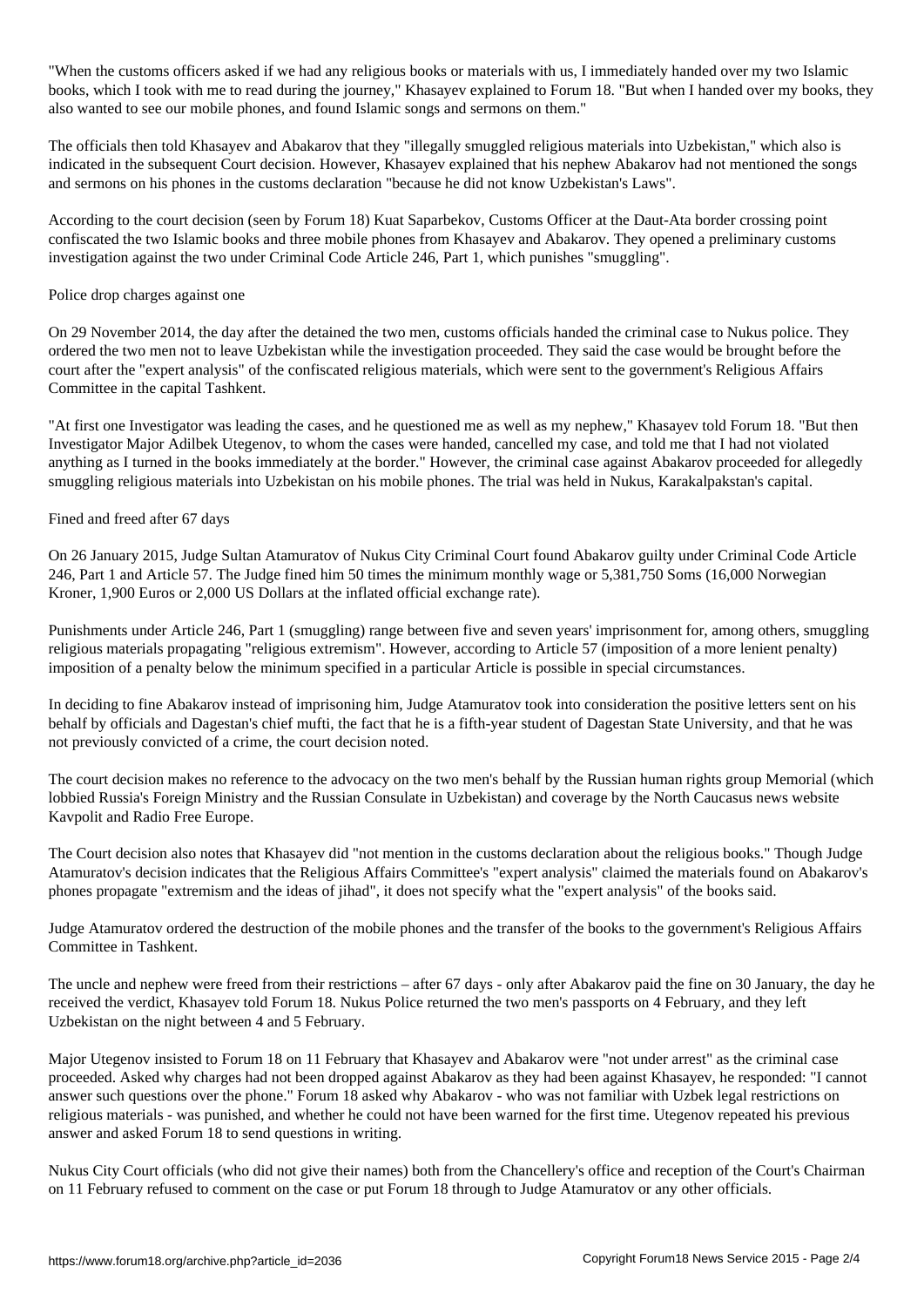On 30 November 2014, customs officials had accompanied Khasayev's lorry to Urgench customs checkpoint, to the final destination of the delivery of the goods. "There together with Urgench customs, they broke the seal and inspected the goods," Khasayev told Forum 18. "After being assured that we had indeed transported mandarins, they released the cargo. We then delivered and received payment for the goods."

However, the customs officials in Urgench demanded that the lorry remain in the town until the criminal case concluded. "We decided that we would rent a place in Urgench so we could watch the lorry, and my nephew Alisultan would travel between Urgench and Nukus for his case." Khasayev said that Abakarov made numerous trips by taxi between Urgench and Nukus – a journey of 165 kms (100 miles) - in the two months when the case was under investigation and in the court.

"We lost more than 6,000 Dollars"

"We lost more than 6,000 (US) Dollars of our personal money in Uzbekistan, which we spent on rent of a flat, taxis and food, including 400 Dollars to our lawyer, as well as the fine given to Alisultan," Khasayev complained. "This was the Uzbek hospitality we got for bringing mandarins," he said with irony.

Khasayev told Forum 18 that Yugtrans, the Russian cargo company which hires him as a driver, "will not compensate our loss, but it will also not penalise me for the loss occurred to the company while the lorry stood idle for several weeks."

Other Karakalpak religious literature import fines

State-sponsored newspaper "Erkin Karakalpakstan" (Karakalpakstan News) also reported fines given in 2014 to two local Muslim men for importing Islamic literature printed in Kazakhstan.

On 20 February 2014, the authorities confiscated from Islambek Baymuratov, a resident of Nukus, Said bin Ali bin Waqf al-Qahtani's "Fortress of a Muslim", an Islamic collection of prayers published in Kazakhstan in 2004. Baymuratov was later punished under Administrative Code Article 184-2 (Illegal production, storage, import or distribution of religious materials), the paper noted on 30 September 2014. It did not specify what the punishment was, nor when it was handed down. Maximum punishment for individuals under this Article is 100 times the minimum monthly wage and confiscation of the literature.

In a separate case, "during an anti-terror operation" in summer 2014, the authorities raided the Nukus home of Kuyandyk Ibadullayev, the newspaper noted on 12 November 2014. Police confiscated from him two books of Hadith, collections of sayings attributed to the Islamic prophet Muhammad. One of the collections was by al-Bukhari. Also seized was an edition of the Koran with parallel texts in Arabic and Kazakh transcription. The books were published in Kazakhstan from where Ibadullayev brought them into Karakalpakstan.

The newspaper said that though "religious extremist or fundamentalist ideas were not found in these books," Ibadullayev had imported them in violation of the Law, and he was "fined according to the requirements of the Law." It gave no other details of the case.

## Tashkent raids and fines

Meanwhile, in the afternoon of 21 January, 18 officers of the police and other agencies raided the home of Jehovah's Witness Tanzilya Karkayeva in Tashkent's Yakkasaray District, Jehovah's Witnesses outside Uzbekistan told Forum 18 on 6 February. Officers confiscated religious books, copies of the Jehovah's Witness magazine "The Watchtower", notebooks with personal notes, as well as CDs and DVDs. "We do not know the exact amount of the confiscated materials," Jehovah's Witnesses complained. "None of the officers presented their documents to Karkayeva, or showed a search warrant."

A court later fined Karkayeva one month's minimum wage. "The case was heard without Tanzilya Karkayeva being in the room she was out in the corridor of the court building and she only heard the decision from the local police officer," Jehovah's Witnesses told Forum 18. " Karkayeva hasn't even received the written text of the decision. The local believers told us that she decided for personal reasons not to complain," They said they do not know the exact date of the hearing or other details of the Court case.

Another Criminal Court in Tashkent's Yashnobod (formerly Khamza) District on 30 September 2014 fined nine other Jehovah's Witnesses under Administrative Code Article 240 and Article 241, Jehovah's Witnesses told Forum 18. They explained that they do not know the exact details but that prior to the Court decision the local authorities raided a worship meeting and opened administrative cases against at least some of those present.

Article 240 punishes "violation of the Religion Law", including by holding unregistered religious meetings or sharing one's faith with others. Punishments are arrest for up to 15 days or a fine of between 50 and 100 times the minimum monthly wage.